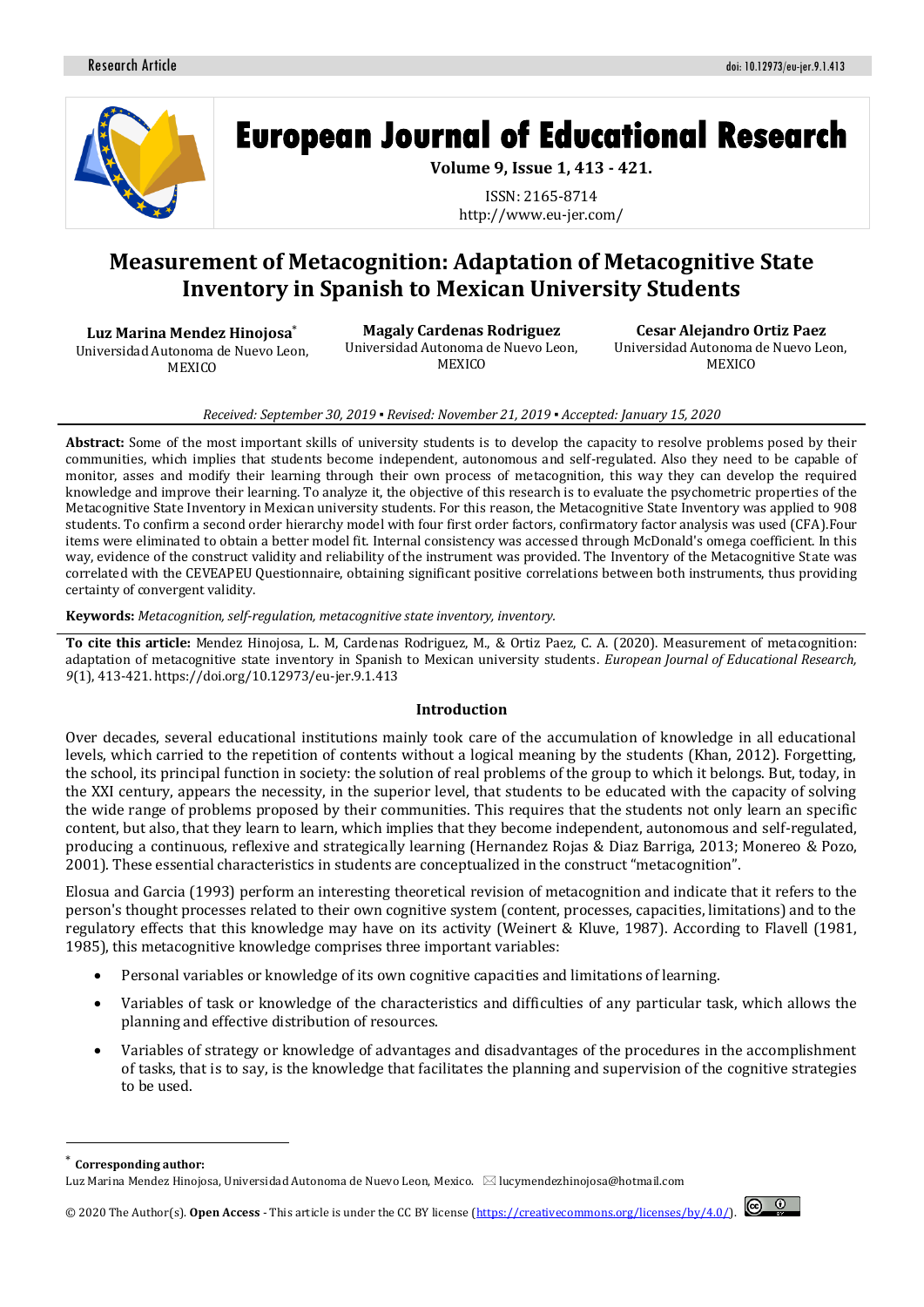For Weinert and Kluwe (1987), in metacognition, more than the knowledge about the self-knowledge, its essential the control of this. Concerning, Elosua and Garcia (1993) found appropriate to differentiate two significant components of the metacognition:

- Knowledge of knowing: which includes the knowledge of what, how, when and where.
- Knowledge control: which includes the planning and application of knowledge, supervision and evaluation.

The knowledge of what, how, when and where it's intimately related with the personal variables, of tasks and strategy (Elosua & Garcia, 1993). However, the control of the knowledge involves planning, supervision and evaluation. Planning its related with the design of the action plan for an specific job and implies the identification of the purpose (or objective) of learning, as well as the selection of strategies and activities required in front of the petition of the tasks and adequate distribution of time and resources. Supervision implies the use of metacognitive strategies that try to prove if the activity is made according to the planned, recognizing and correcting the mistakes or reprograming the strategies and activities when it is necessary. And finally, the evaluation includes the evaluation of the capacities and own resources the, the petitions and purposes of the task, the processes and the reached results, also the introduction of the modifications and rectifications that are considered necessary for new executions of the task.

Therefore, the valid and trustable analysis of the metacognitive state is vital for university education because it provides an indicator of the degree to which students are aware of their self-regulation processes; which implies the recognition and use of different learning strategies (Colthorpe, Shariirad, Ainscough & Zimbardi, 2018); thus developing the competence of learning that will guarantee the application of the content learned in class to different contexts. O´Neil and Abedi (1996) define metacognition as the conscious and periodic self-checking of the achievement of the objectives and, when necessary, the selection and application of different strategies. For O'Neil and Abedi (1996) one is aware of the process in the following ways:

- Planning: It must have a learning goal, which can be assigned by someone external or by the learner itself, and from this it is precise to make a plan to achieve it.
- Self-checking: once the plan is executed, it is necessary a self-checking mechanism to monitor the achievement of the goal.
- Cognitive strategy: It must have several strategies to monitor the intellectual activity and in this way, make the necessary adjustments. The cognitive strategy can be independent or dependent of the discipline or field to which the task belongs.
- Awareness: The individual is 100% aware of the process.

Frequently authors mention, in literature, that metacognition is related with other process that develops according students foment their own abilities and strategies in their learning process: self-regulation. The concepts "selfregulation" and "metacognition" constantly are used as synonyms (Dinsmore, Alexander & Loughlin, 2008). However, Whitebread and Pino Pasternak (2010) affirm that is rising a consensus in the research literature that indicate: "metacognition refers specifically to the supervision and control of the cognition, while self-regulation refers to the monitor and control of all the aspects of human function, including emotional, social and motivational aspects." (p. 693).

Studies show the metacognitive process as part self-regulation and affirm it has a positive effect significant in the student efficiency (Rosario et. al, 2014). In general, students can describe themselves as self-regulated in function of the level in which they are metacognitive, motivational and behaviorally active in their own process of learning (Zimmerman, 1986, 1989). Rosario, Lourenco, Paiva, Valle and Tuero-Herrero (2012) indicate that self-regulation is related with an active process in which people establish the objectives that guide their learning, as well as, monitor, regulate and control their cognition, motivation and behavior to reach them. Kayacan and Sonmez Ektem (2019) mention that "the self-regulation of a behavior requires the active control of resources such as students time, working environment and peer cooperation" (p.313) This means that, individuals with high self-regulation skills take an active role in their own learning process (Ozen Uyar, Yilmaz Genc & Yasar, 2018). As can be seen, metacognition is an important component o self-regulation and studies like this may benefit the understanding of both concepts.

In the same manner, the valid measure of metacognition is crucial for the theoretical development and empirical of the construct. Multiple studies exist to measure "autoregulation", but few investigations study "metacognition". Some investigations measure the construct in some thematic content, like in the case of Favieri (2013) who designed an instrument to examine the metacognition though the resolution of integrals. As well, Jaramillo and Osseas (2012) designed a scale called Metacognition Instrument, which contributes evidence about its excellent content validity, but the facts that it shows about the construct validity are insufficient. On the other hand, the Metacognitive Awareness Inventory (MAI) from Harrison and Vallin (2017) counts with items relevant to the construct, with evidence of construct validity but it is dichotomous. It is also worth noting that the authors of this study have detected in multiple investigations the questionable validity of scales that only provide two options of answer. An instrument widely publicized and with adequate content validity, used for the same end in the English language was formulated by O'Neil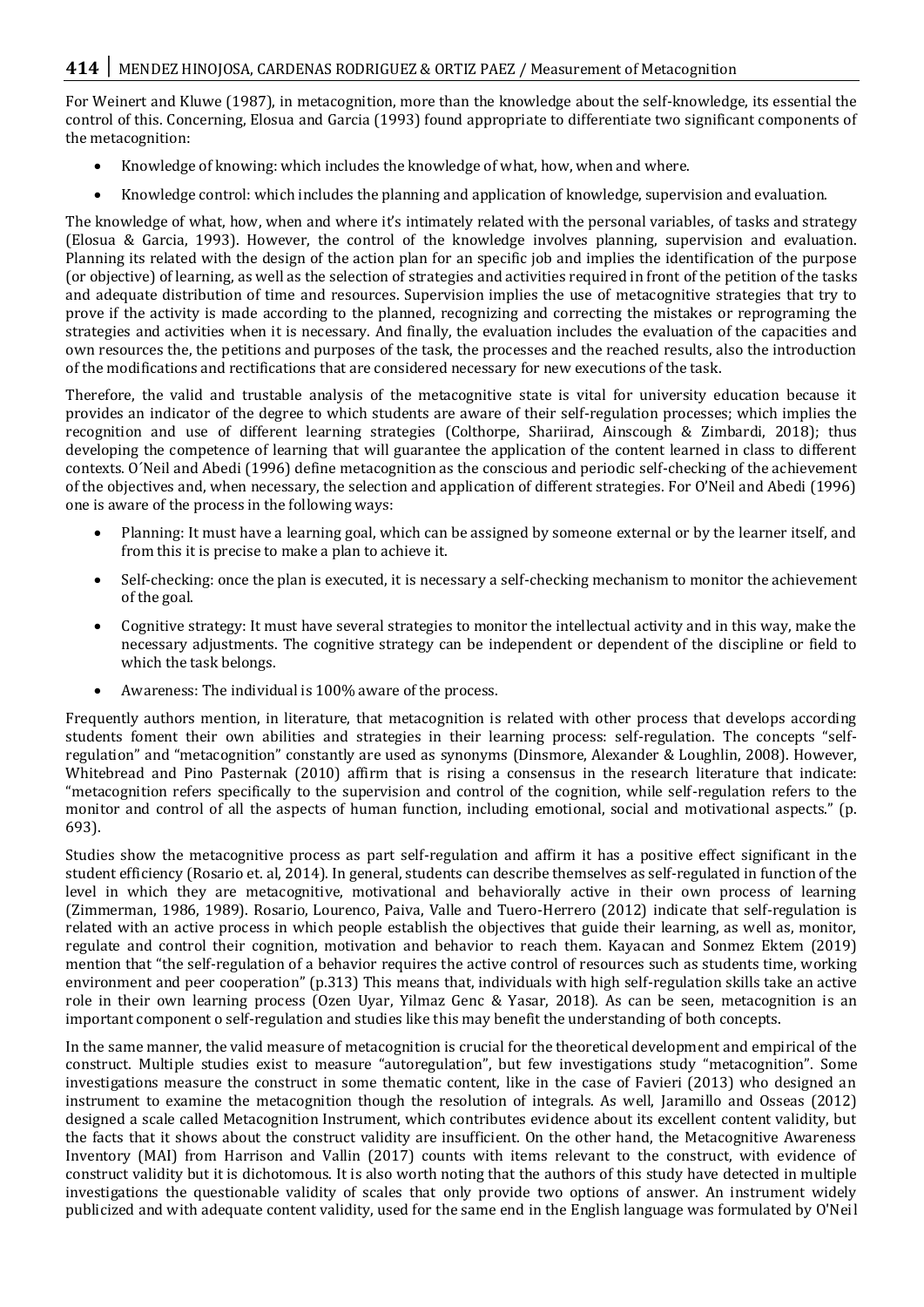and Abedi (1996). By which can be ca amend the past deficiencies, so with the purpose of collaborating with the psychometry, it was aimed: evaluate the properties of the Metacognitive State Inventory in a sample of Mexican university students.

# **Methodology**

# *Research Goal*

This instrumental study had a non-experimental cross-sectional design. This study is defined as an instrumental study (Montero & Leon, 2005) and, with the goal of collaborating with the metacognition´s evaluation, the objective of this is: To evaluate the properties of the Metacognitive State Inventory in a sample of Mexican university students.

# *Participants*

The sample was composed of 908 university students (65% were female and 35% were male), enrolled from the first to tenth semester at a public Mexican university. The participants' mean age was 20.30 years (*SD* = 3.45), 95% *CI* (20.11, 20.66), and ranged from 17 to 55 years. No significant and important differences were found between the mean age of men and women ( $t_{(862)} = 1.892$ ,  $p > .05$ ).

The distribution by faculty being the following: 11% belonged to the Faculty of Public Accounting and Administration; 9% to the Faculty of Law and Criminology; 12.8% to the Faculty of Nursing; 12.6% to the Faculty of Psychology; 37.6% to the Faculty of Nutrition; 11.1% to the Faculty of Biological Science, and 6% to the Faculty of Social Work.

## *Measurements*

Metacognitive State Inventory (O´Neil & Abedi, 1996). This is a self-report scale composed of 20 items. The items are rated along a four-point, Likert-type scale (from  $1 =$  "a lot" to  $4 =$  "nothing"). The scale is composed by four dimensions: Awareness, Cognitive Strategy, Planning, and Self-Checking.

Subscale of Metacognitive Strategies of CEVEAPEU Questionnaire (Gargallo, Suarez-Rodriguez & Perez, 2009). This is a scale with Likert items with a distance of 5 to 1, measuring 4 learning strategies (subscales): Knowledge of Objectives and Evaluation Criteria, Planning, Self-Assessment and Control and Self-Regulation.

## *Procedure*

## 1) Content validity

The instrument was presented to two researchers expert in metacognition and self-regulation, who advised the inclusion, in parenthesis, the words *questions for the test* and *exam* at the end of the items, because metacognition include metacognitive strategies that could be undertaken before a learning activity (such as that suggested by the original instrument) or an exam.

2) Cultural adjustment

A cultural adjustment and the verification of its comprehensibility were undertaken by applying the instrument to 60 students with similar characteristics to the above described sample, with the pertinent adjustments carried out based on the responses.

3) Application

Before applying the instrument to the study's total sample, training was given to the interviewers. For the application of the instrument, consent was requested to the faculty directors, professors and students. At all times it was insisted that the information obtained would be treated with total discretion, ensuring the anonymity of the participants. The students answered the instrument in a self-administered way.

4) Data Analysis

Before performing confirmatory factor analysis, the Kaiser-Meyer-Olkin (*KMO*) test for sampling adequacy was assessed; a value >.60 is considered adequate. Likewise, it is necessary to reject the null hypothesis of equivalence of the correlation matrix to an identity matrix through the Bartlett's test of sphericity; small values (<.05) of the significance level indicate that factor analysis may be performed (Lloret-Segura et al., 2014).

The assumption of multivariate normality was assessed through Mardia's multivariate kurtosis coefficient; this assumption is fulfilled if its value is lower than 10. Due to the multivariate normal assumption was not fulfilled, the bias-corrected percentile bootstrap method was performed with 2000 bootstrap samples. This latter procedure is a non-parametric technique through which random samples were generated in order to estimate the standard errors and test the significance of the parameters of the model when this assumption is rejected (Kline, 2015).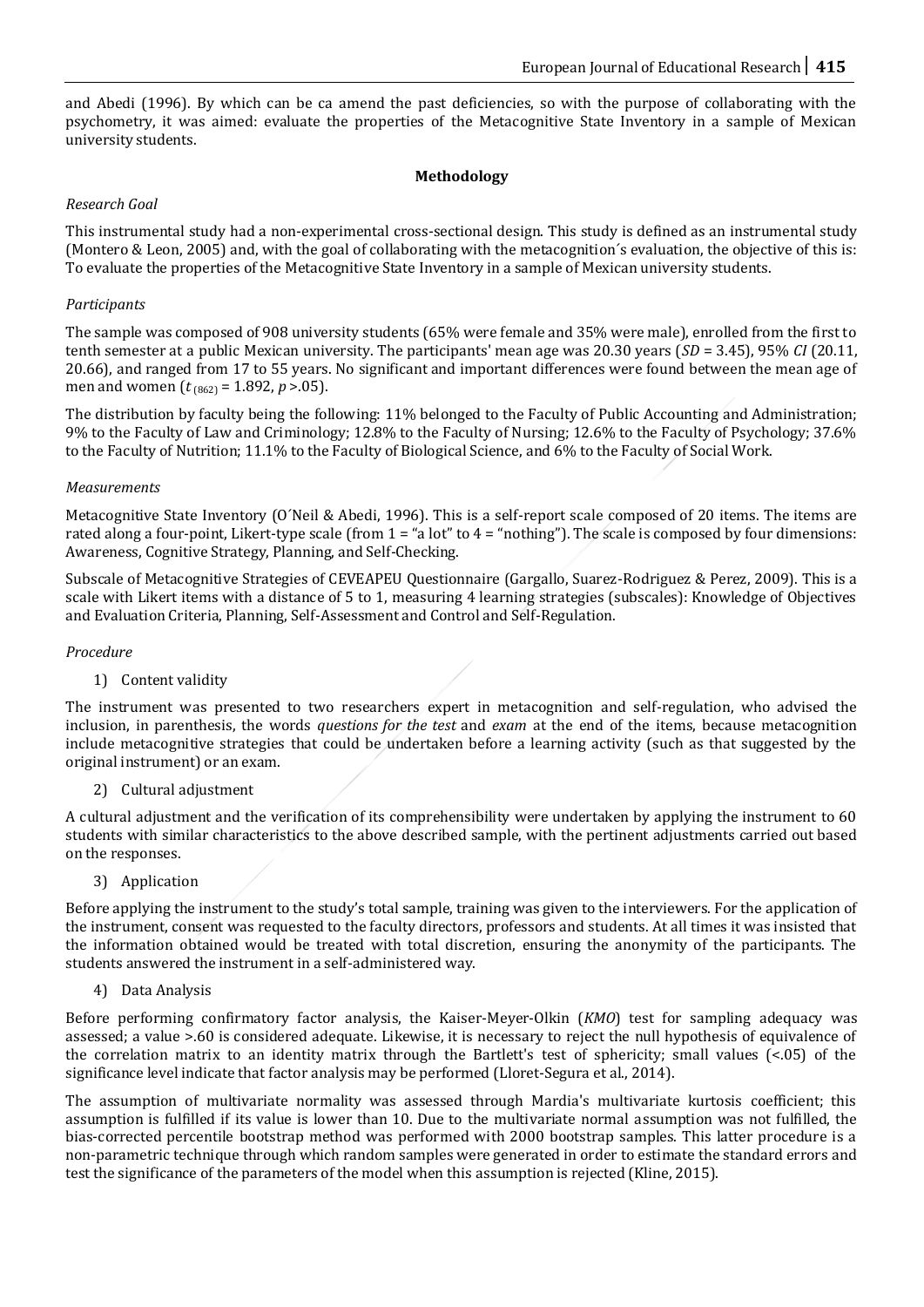To confirm a second order hierarchy model with four first order factors, confirmatory factor analysis was used (CFA). The discrepancy function was optimized by the maximum likelihood method (ML). The adjustment to the data was assessed by means of eight indices: relative chi-square (*χ <sup>2</sup>/df*), goodness of fit index (GFI) and its adjusted formula (AGFI), standardized fit index (NFI), comparative fit index (CFI), standardized mean square error (SRMR) and mean square approximation error (RMSEA). Values of *χ <sup>2</sup>/df* ≤5, *GFI*, *NFI*, *NNFI* y *CFI* ≥ .90, *AGFI* ≥ .85, *SRMR* ≤ .10 y *RMSEA* ≤ .08 indicate an acceptable fit to the data (Hu & Bentler, 1999).

Internal consistency was accessed through McDonald's omega coefficient ( $\omega \ge 70$ ), convergent validity through the average variance extracted (*AVE* ≥.50), construct reliability through the Hancock and Mueller coefficient (*H* ≥.70) (McDonalds, 1999; Fornell & Larcker, 1981; Hancock & Mueller, 2001).

The factor loadings for each one of the items should be equal to or greater than .40 ( $\lambda \ge 40$ ) (Williams, Onsman, & Brown, 2010). Statistical analyses were performed through SPSS and AMOS 24.

#### **Results**

#### *Descriptive Statistics of the Items Composing the Metacognitive State Inventory*

Table 1 shows the descriptive statistics (mean, standard deviation, skewness, and kurtosis) of the Metacognitive State Inventory. Table 2 shows the inter-item correlations. Item two showed the highest mean score (*M* = 3.59, *SD* = .569) and item 15 the lowest (*M* = 3.09, *SD* = .818). None of the items composing the scale presented excessive skewness or kurtosis ( $\leq \pm 1.5$ ) (Kline, 2015). When values of asymmetry and kurtosis below 1.5 are found, it can be affirmed that the items that make up the scale are not redundant measures

The Kaiser-Meyer-Olkin (KMO) value was .934 and Bartlett's test of sphericity was significant (χ<sup>2</sup> = 5148.562, *df* = 190, *p* <.001), it was proceeded to perform directly CFA (Suhr, 2006).

| 3.58<br>$-1.017$<br>0.244<br>0.572<br>1. Estaba consciente de mi propio pensamiento.<br>2. Revise mi trabajo mientras lo estaba haciendo.<br>3.59<br>0.569<br>$-1.087$<br>0.605<br>3. Trate de descubrir las ideas principales de lo que se me solicitaba en la actividad<br>0.996<br>3.54<br>0.615<br>$-1.157$<br>(o preguntas de examen). |  |
|---------------------------------------------------------------------------------------------------------------------------------------------------------------------------------------------------------------------------------------------------------------------------------------------------------------------------------------------|--|
|                                                                                                                                                                                                                                                                                                                                             |  |
|                                                                                                                                                                                                                                                                                                                                             |  |
|                                                                                                                                                                                                                                                                                                                                             |  |
|                                                                                                                                                                                                                                                                                                                                             |  |
| 4. Trate de entender los objetivos de la actividad (o preguntas de examen) antes de<br>3.55<br>1.141<br>0.633<br>$-1.24$<br>intentar resolverlas                                                                                                                                                                                            |  |
| 5. Estuve consiente de la forma de razonar sobre el contenido en cada parte del                                                                                                                                                                                                                                                             |  |
| 0.207<br>3.46<br>0.635<br>$-0.862$<br>examen o tarea.                                                                                                                                                                                                                                                                                       |  |
| 0.114<br>3.33<br>$-0.874$<br>0.751<br>6. Corregi mis errores                                                                                                                                                                                                                                                                                |  |
| 7. Me pregunte a mi mismo(a) como los cuestionamientos de la actividad (examen)<br>3.29<br>$-0.104$<br>$-0.798$<br>0.775                                                                                                                                                                                                                    |  |
| se relacionaban con lo que yo ya sabia.                                                                                                                                                                                                                                                                                                     |  |
| 0.153<br>$-0.836$<br>8. Trate de determinar lo que la actividad (prueba) requeria.<br>3.41<br>0.669                                                                                                                                                                                                                                         |  |
| $-0.226$<br>9. Estaba consciente de la necesidad de planificar mi curso de accion.<br>3.2<br>0.763<br>$-0.624$                                                                                                                                                                                                                              |  |
| 10. Casi siempre sabia que parte de la actividad (prueba) habia dejado por<br>3.37<br>0.202<br>0.732<br>$-0.926$<br>completar.                                                                                                                                                                                                              |  |
| 11. Pense el significado de cada apartado de la actividad (pregunta) antes de<br>3.37<br>0.132<br>0.717<br>$-0.875$                                                                                                                                                                                                                         |  |
| empezar a responder.                                                                                                                                                                                                                                                                                                                        |  |
| $-1.04$<br>0.475<br>3.53<br>0.616<br>12. Me asegure de entender exactamente lo que tenia que hacer y como hacerlo.                                                                                                                                                                                                                          |  |
| 13. Estuve consciente de como se iba llevando a cabo mi proceso de pensamiento.<br>3.29<br>$-0.157$<br>0.732<br>$-0.698$                                                                                                                                                                                                                    |  |
| 14. Yo supervise mi progreso en la actividad (prueba) y cuando fue necesario,<br>$-0.171$<br>3.22<br>0.787<br>$-0.712$                                                                                                                                                                                                                      |  |
| cambie mis tecnicas o estrategias.                                                                                                                                                                                                                                                                                                          |  |
| 15. Utilice múltiples tecnicas o estrategias de pensamiento para resolver la actividad<br>3.09<br>$-0.567$<br>0.818<br>$-0.482$                                                                                                                                                                                                             |  |
| (preguntas de la prueba).                                                                                                                                                                                                                                                                                                                   |  |
| 3.37<br>$-0.856$<br>0.225<br>16. Decidi como resolver la actividad (preguntas de la prueba).<br>0.703                                                                                                                                                                                                                                       |  |
| 17. Estuve consciente de mis intentos por entender las instrucciones de la actividad<br>0.515<br>3.45<br>0.682<br>$-1.03$                                                                                                                                                                                                                   |  |
| (examen) antes de intentar resolverlas.<br>3.24<br>0.03                                                                                                                                                                                                                                                                                     |  |
| 18. Revise mi precision a medida que progresaba en la actividad (prueba).<br>0.767<br>$-0.756$                                                                                                                                                                                                                                              |  |
| 19. Seleccione y organice la informacion relevante para resolver cuestiones de la<br>3.3<br>$-0.076$<br>$-0.748$<br>0.736<br>actividad (preguntas de la prueba).                                                                                                                                                                            |  |
| 20. Trate de entender las indicaciones de cada apartado de la actividad (o preguntas                                                                                                                                                                                                                                                        |  |
| 3.48<br>0.653<br>$-0.018$<br>$-0.938$<br>de la prueba) antes de intentar resolverlas                                                                                                                                                                                                                                                        |  |

*Table 1. Descriptive statistics*

Notes.  $M$  = mean, SD = standard deviation, S $k$  = Skewness,  $K$  = Kurtosis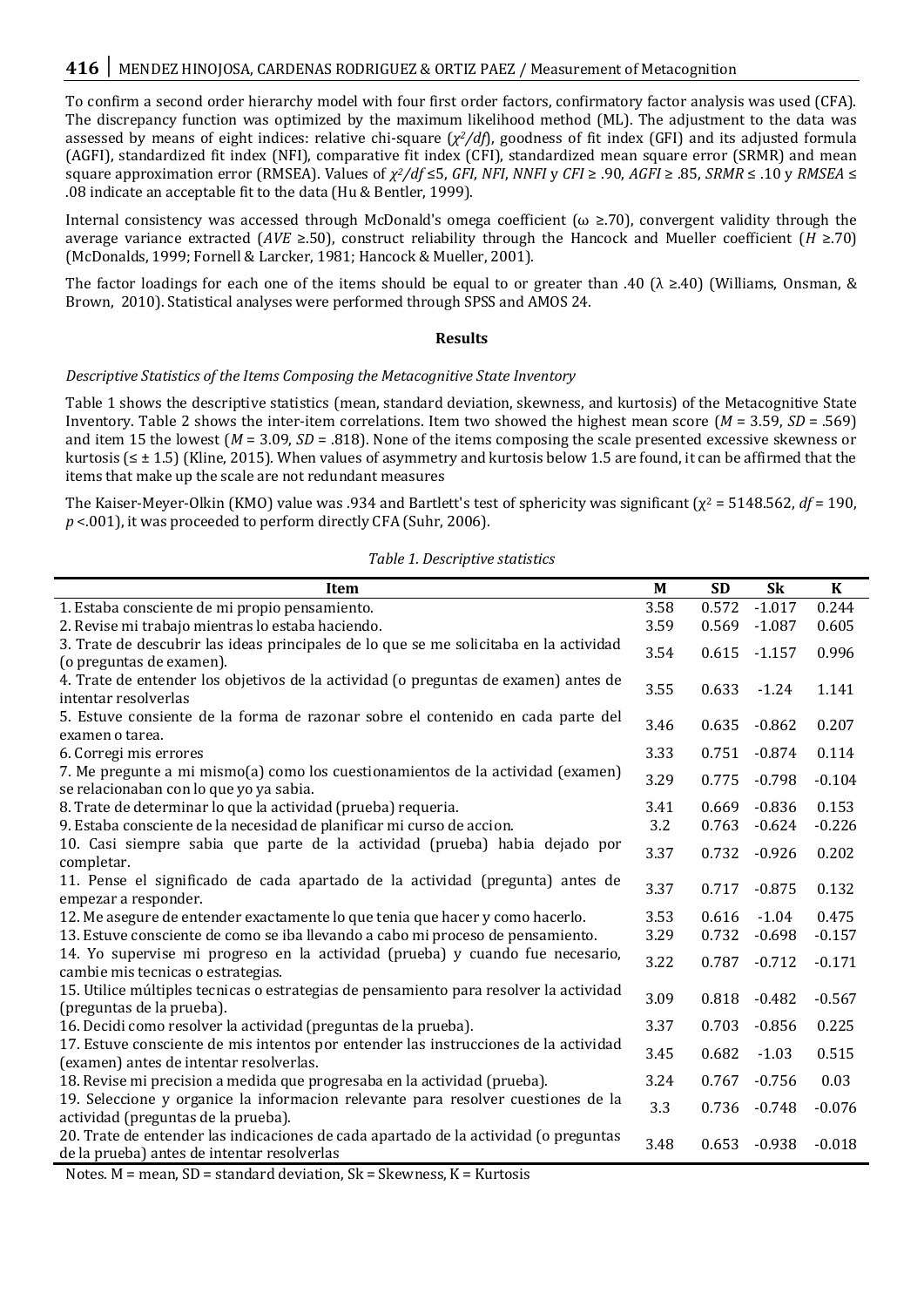|            | 11 | 12  | 13  | <b>I4</b> | 15  | <b>I6</b> | 17  | 18  | 19  | I10 | <b>I11</b> | <b>I12</b> | <b>I13</b> | <b>I14</b> | <b>I15</b> | <b>I16</b> | I17 | <b>I18</b> | I19 | <b>I20</b>   |
|------------|----|-----|-----|-----------|-----|-----------|-----|-----|-----|-----|------------|------------|------------|------------|------------|------------|-----|------------|-----|--------------|
| $_{11}$    | 1  | .29 | .26 | .26       | .36 | .24       | .19 | .24 | .26 | .23 | .27        | .27        | .30        | .27        | .20        | .25        | .29 | .33        | .24 | .25          |
| 12         |    | 1   | .34 | .30       | .30 | .27       | .20 | .26 | .28 | .25 | .30        | .29        | .29        | .27        | .23        | .29        | .24 | .33        | .28 | .27          |
| 13         |    |     | 1   | .43       | .29 | .16       | .24 | .34 | .26 | .24 | .29        | .31        | .25        | .22        | .24        | .28        | .26 | .25        | .29 | .33          |
| 14         |    |     |     | 1         | .42 | .21       | .24 | .34 | .27 | .25 | .24        | .34        | .27        | .22        | .23        | .25        | .32 | .25        | .27 | .31          |
| 15         |    |     |     |           | 1   | .34       | .28 | .35 | .33 | .32 | .33        | .34        | .37        | .29        | .31        | .37        | .29 | .33        | .31 | .31          |
| 16         |    |     |     |           |     | 1         | .27 | .27 | .24 | .25 | .24        | .24        | .26        | .26        | .26        | .23        | .21 | .30        | .32 | .25          |
| 17         |    |     |     |           |     |           | 1   | .44 | .28 | .24 | .30        | .28        | .31        | .20        | .27        | .30        | .28 | .27        | .29 | .26          |
| 18         |    |     |     |           |     |           |     | 1   | .40 | .28 | .34        | .35        | .34        | .29        | .26        | .37        | .33 | .28        | .30 | .40          |
| <b>19</b>  |    |     |     |           |     |           |     |     | 1   | .32 | .33        | .30        | .42        | .38        | .29        | .31        | .31 | .36        | .35 | .28          |
| 110        |    |     |     |           |     |           |     |     |     | 1   | .34        | .30        | .29        | .22        | .21        | .30        | .28 | .30        | .32 | .28          |
| I11        |    |     |     |           |     |           |     |     |     |     | 1          | .46        | .36        | .27        | .25        | .37        | .34 | .34        | .33 | .40          |
| I12        |    |     |     |           |     |           |     |     |     |     |            | 1          | .44        | .31        | .24        | .35        | .39 | .29        | .32 | .46          |
| <b>I13</b> |    |     |     |           |     |           |     |     |     |     |            |            | 1          | .42        | .37        | .37        | .36 | .37        | .30 | .34          |
| <b>I14</b> |    |     |     |           |     |           |     |     |     |     |            |            |            | 1          | .48        | .36        | .27 | .34        | .33 | .27          |
| <b>I15</b> |    |     |     |           |     |           |     |     |     |     |            |            |            |            | 1          | .45        | .28 | .38        | .36 | .29          |
| <b>I16</b> |    |     |     |           |     |           |     |     |     |     |            |            |            |            |            | 1          | .44 | .37        | .34 | .37          |
| 117        |    |     |     |           |     |           |     |     |     |     |            |            |            |            |            |            | 1   | .41        | .37 | .44          |
| <b>I18</b> |    |     |     |           |     |           |     |     |     |     |            |            |            |            |            |            |     | 1          | .52 | .40          |
| <b>I19</b> |    |     |     |           |     |           |     |     |     |     |            |            |            |            |            |            |     |            | 1   | .46          |
| <b>I20</b> |    |     |     |           |     |           |     |     |     |     |            |            |            |            |            |            |     |            |     | $\mathbf{1}$ |

*Table 2. Inter-item correlations of the Metacognitive State Inventory*

Notes. All the correlations have a significance level of *p* <.001.

## *Confirmatory Factor Analysis (CFA)*

The value of the Mardia's coefficient was 119.08, which provides evidence for the non-fulfillment of multivariate normality assumption. Therefore, the bootstrap procedure was used for the interval estimates of the parameters.

A second order hierarchy model with four first order factors was determined, the 20 items were assigned with their respective factor. However, the data adjustment values were not acceptable, χ2/*df* = 4.313, *GFI* = .923, *AGFI* = .901, *CFI* = .891, *NFI* = .864, *NNFI* = .874, *RMSEA* = .062 (90% CI, .057, .067), and *SRMR* = .044, so it was necessary to eliminate four items to achieve good values of goodness of fit. The final model (Figure 1) showed good goodness-of-fit indices,  $χ²/df =$ 3.430, *GFI* = .953, *AGFI* = .937, *CFI* = .931, *NFI* = .906, *NNFI* = .917, *RMSEA* = .053 (90% CI, .047, .059), and *SRMR* = .037. The analysis of standardized factorial loadings  $(\lambda)$  for the model, have the expected direction and have the average recommended value. Likewise, the model showed internal evidence of convergent validity (*AVE* = .680). The 16 items composing Metacognitive State Inventory did not show high correlations (*r* >.70); thus, it is possible to say there is no multicollinearity. These data provide evidence of internal discriminant validity (Kline, 2015; Merino-Soto et al., 2017).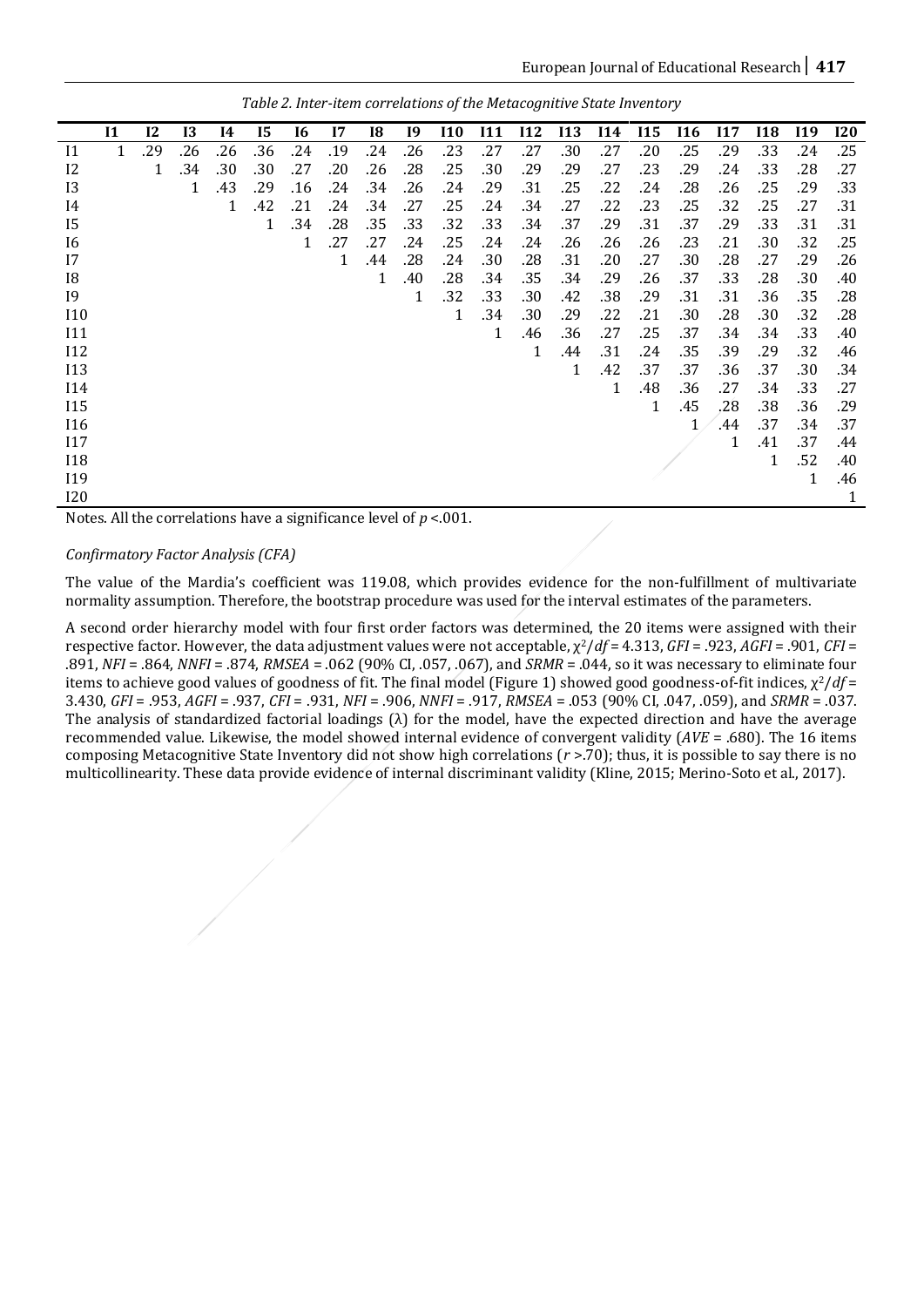

*Figure 1. Model for the Metacognitive State Inventory*

# *Internal Consistency of Metacognitive State Inventory*

The Metacognitive State Inventory showed good internal consistency ( $\omega$  = .880 and *H* = .880), the internal consistency of the factor Awareness was close to the recommended value ( $\omega$  = .673 and *H* = .680), the internal consistency of the factor Cognitive Strategy was close to the recommended value ( $\omega$  = .620 and *H* = .630), the factor Cognitive Strategy showed acceptable internal consistency ( $\omega$  = .713 and *H* = .710), and finally the factor Self-Checking showed bad internal consistency ( $ω = .570$  and  $H = .570$ ). Therefore, the Metacognitive State Inventory can be considered as a reliable instrument at least in general.

Regarding the convergent validity, significant statistic correlations between the different groups from Metacognitive State Inventory and the strategies from the Subscale of Metacognitive Strategies of CEVEAPEU Questionnaire (Gargallo, Suarez-Rodriguez & Perez, 2009).

The strongest correlations are found in the relations between the different dimensions of Metacognitive State Inventory and the subscale Planning and Self-Assessment. As well as the total sum of both scales correlated in a significant positive way at the bilateral level (.01).

| Table 3. Correlations between Metacognitive State Inventory and CEVEAPEU Questionnaire |  |  |
|----------------------------------------------------------------------------------------|--|--|
|                                                                                        |  |  |

|                           | Subescale of<br><b>Metacognitive</b><br><b>CEVEAPEU</b><br><b>Ouestionnaire</b> | Knowledge of<br>Objectives and<br><b>Evaluation Criteria</b> | <b>Planning</b> | Self-<br><b>Assessment</b> | <b>Control</b> and<br><b>Self-Regulation</b> |
|---------------------------|---------------------------------------------------------------------------------|--------------------------------------------------------------|-----------------|----------------------------|----------------------------------------------|
| Metacognive State         | $.095**$                                                                        | .044                                                         | $.123**$        | $.071*$                    | .033                                         |
| Inventory                 |                                                                                 |                                                              |                 |                            |                                              |
| Awareness                 | $.102**$                                                                        | .035                                                         | $.136**$        | .063                       | .047                                         |
| <b>Cognitive Strategy</b> | .090**                                                                          | $.072*$                                                      | $.084*$         | $.071*$                    | .045                                         |
| Planning                  | .065                                                                            | .035                                                         | $.090**$        | .056                       | .011                                         |
| Self-Checking             | .063                                                                            | .006                                                         | $.107**$        | .051                       | .008                                         |

\*\*. The correlation is significant at the 0.01 level (bilateral).

\*. The correlation is significant at the 0.05 level (bilateral).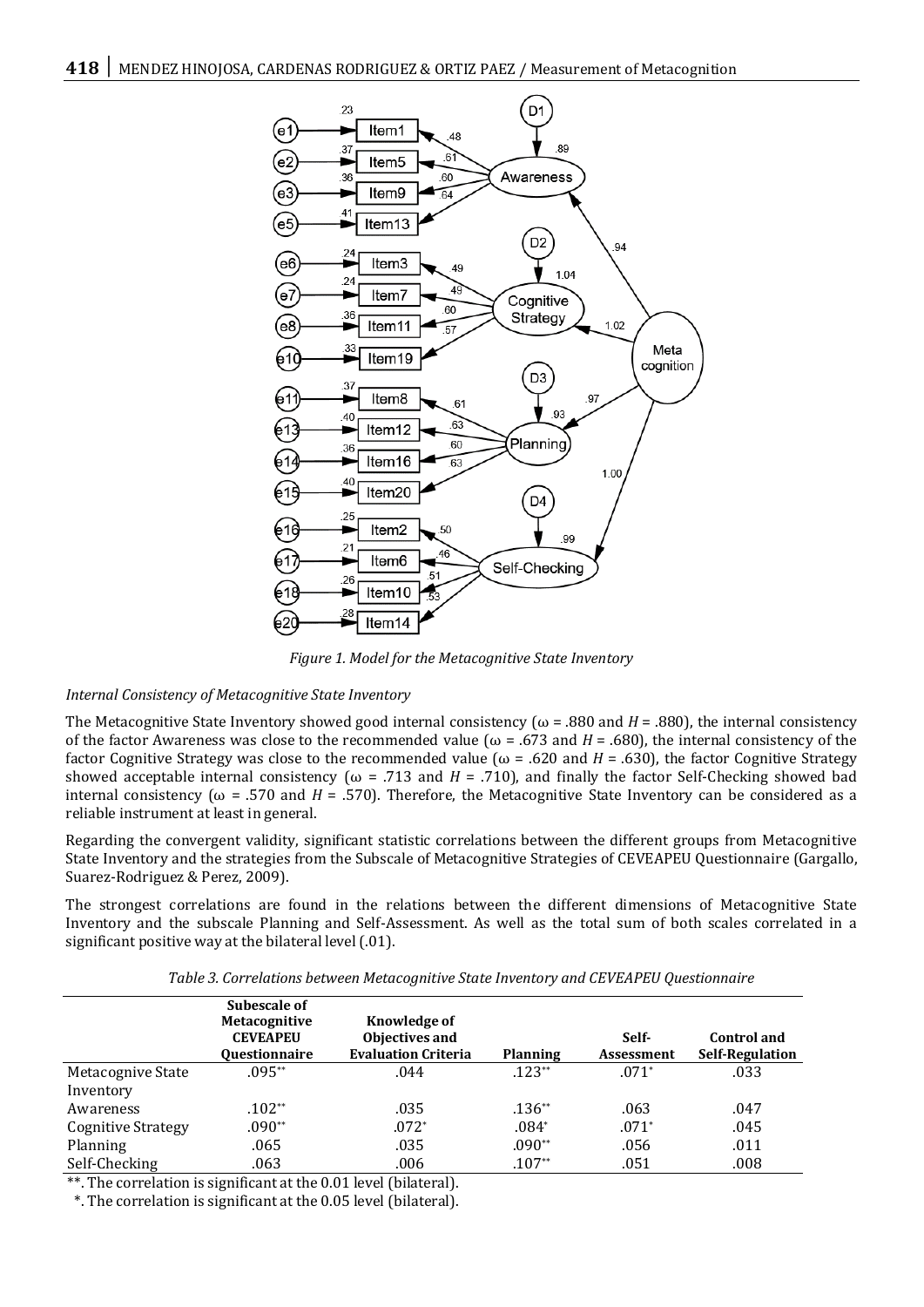#### **Discussion and Conclusions**

At first moment, the theoretical conceptualization is presented, which was taken as the base for the evaluation of content validity. Once applied the instrument, its validity and reliability were examined. In relation to the analysis of construct validity, the results, through factorial confirmatory analysis, confirmed the original factorial structure; but, CFA suggest the elimination of certain items. In relation to the indexes of internal consistency evidence of acceptable reliability in the majority of dimension was presented. Besides, the correlations that were observed between the Metacognitive State Inventory and the Subscale of Metacognitive Strategies of CEVEAPEU Questionnaire provide evidence about the convergent validity of the instrument.

Theoretically metacognition conceived by O'Neil and Abedi (1996) is closely related to the categorization of Elosua and Garcia (1993), who recognize two components of metacognition: knowledge of knowing and knowledge control. According to the authors, the four factors found by O'Neil and Abedi (1996), and of which its factor structure was verified, could be perfectly grouped into the theoretical categorization of Elosua and Garcia (1993), since knowledge of knowing is Awareness factor according to the process presented by O'Neil and Abedi (1996) and Planning, Self-Cheking and Cognitive Strategy represent the control of knowledge developed by Elosua and Garcia (1993).

For the use of the instrument in the Spanish language, it is suggested grouping the items for its interpretation according to figure 1, obtaining the means and comparing with the minimum and maximum values to obtain. It is accurate mentioning that what is presented here is a validation of the Metacognitive State Inventory and not a normalization, this being the main limitation of the study. Nevertheless, it is common to observe, in certain publications, the interpretations of the scales by creating intervals, which result from the difference of the maximum and minimum value with its subsequent division between desired intervals.

Finally, according to statistical analysis used to evaluate the psychometric properties of the instrument, it can be confirmed that the version translated and adapted to Spanish of the Inventory State Metacognitive is a valid and reliable measure to examine the metacognition in Mexican university students.

#### **Suggestions**

If the goal is to analyze in detail the metacognition, it is recommended for future investigations that the learning and evaluation activities' design consider the phases mentioned in this article. Through these means, an ideal measure of metacognition will be available, and more empirical evidence about the criterion validity.

#### **References**

- Colthorpe, K., Sharifirad, T., Ainscough, L., Anderson, S., & Zimbardi, K. (2018). Prompting undergraduate students' metacognition of learning: implementing 'meta-learning' assessment tasks in the biomedical sciences. *Assesment and Evaluation in Higher Education*, *43*(2), 272-285. doi: 10.1080/02602938.2017.1334872
- DeVellis, R. F. (2003). *Scale development: Theory and applications*. Thousand Oaks, CA: Sage Publications doi: 10.1080/02602938.2017.1334872
- Dinsmore, D. L., Alexander, P. A., & Loughlin, S. M. (2008). Focusing the conceptual lens on metacognition, selfregulation, and self-regulated learning. *Educational Psychology Review, 20*(4), 391-401. doi: 10.1007/s10648-008- 9083-6.
- Elousa, M. R., & Garcia, E. (1993). *Estrategias para ensenar y aprender a pensar* [Strategies to teach and learn to think]*.* Madrid, Spain: Narcea Ediciones.
- Flavell, J. H. (1981). Metacognition and cognitive monitoring: A new area of cognitive developmental Inquiry. In H., Parke (Ed.), *Contemporary Readings in Child Psychology* (pp. 906-911). New York, NY: McGraw Hill.
- Flavell, J. H. (1985). *Cognitive development*. New York, NY: Prentice-Hall.
- Fornell, C., & Larcker, D. F. (1981). Evaluating structural equation models with unobservable variables and measurement error. *Journal of Marketing Research, 18*(1), 39-50. doi:10.2307/3151312
- Gargallo, B., Suarez-Rodriguez, J. M., & Perez-Perez, C. (2009). El cuestionario CEVEAPEU. Un instrumento para la evaluacion de las estrategias de aprendizaje de los estudiantes universitarios [The CEVEAPEU questionnaire. An instrument for the evaluation of the learning strategies of university students]. *Relieve, 15*(2), 1-31.
- Guttman, L. (1954). Some necessary conditions for common factor analysis. *Psychometrika, 19*(2) 149-161.
- Favieri, A. G. (2013). General Metacognitive Strategies Inventory (GMSI) and the Metacognitiva Integrals Strategies Inventory (MISI) *Electronic Journal of Research in Educational Psychology 11*(3), 831-850. doi: 1014204/ejrep.31.13067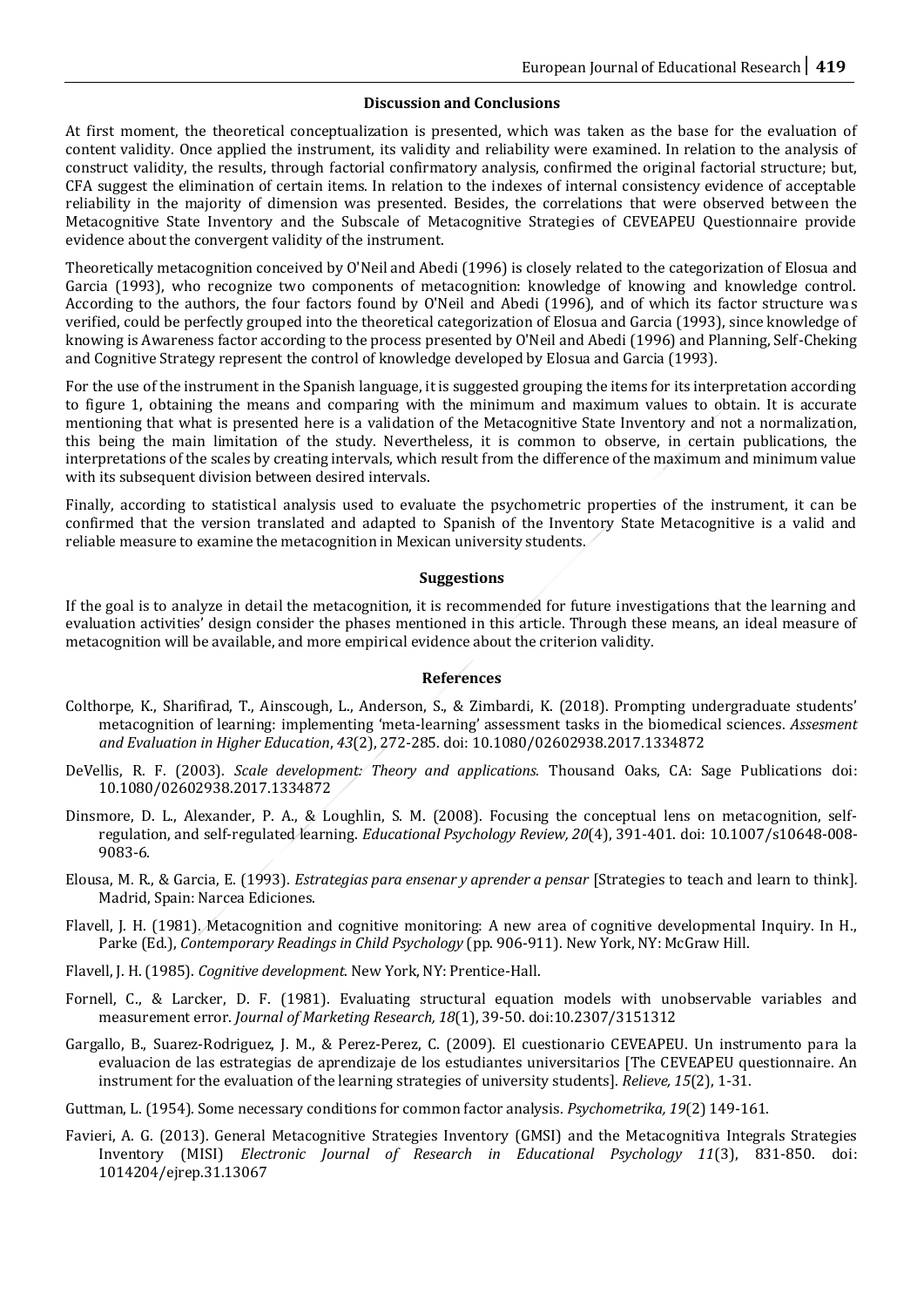# **420** | MENDEZ HINOJOSA, CARDENAS RODRIGUEZ & ORTIZ PAEZ / Measurement of Metacognition

- Hair, J., Anderson, R., Tatham, R., & Black, W. (1999). *Analisis multivariante* [Multivariate analysis] (4th ed). Madrid, Spain: Prentice Hall.
- Hancock, G. R., & Mueller, R. O. (2001). Rethinking construct reliability within latent variable systems. In R. Cudeck, S. du Toit, & D. Sorbom (Eds.), *Structural Equation Modeling: Present and Future* (pp. 195 216). Lincolnwood, IL: Scientific Software International.
- Harrison, G. M., & Vallin, L. M. (2017). Evaluating the metacognitive awareness inventory using empirical factorstructure evidence. *Metacognition and Learning, 13*(1), 15-38. doi: 10.1007/s11409-017-9176-z
- Hernandez Rojas, G., & Diaz Barriga, F. (2013). Una mirada psicoeducativa al aprendizaje: Que sabemos y hacia donde vamos [A psychoeducational look at learning: What we know and where we are going]. *Electronic Synectical Journal /Revista Electronica Sinectica, 40*, 1-19.
- Hu, L., & Bentler, P. (1999). Cutoff criteria for fit indexes in covariance structure analysis: Conventional criteria versus new alternatives. *Structural Equation Modeling: A Multidisciplinary Journal, 6*(1), 1-55. doi: 10.1080/10705519909540118
- Jaramillo, S., & Osses, S. (2012). Validacion de un instrumento sobre metacognicion para estudiantes de segundo ciclo de educacion general basica [Validation of an instrument on metacognition for second cycle general basic school pupils]. *Pedagogical Studies /Estudios Pedagogicos, 38*(2), 117-131.
- Kaiser, H. (1960). The application of electronic computers to factor analysis. *Educational & Psychological Measurement, 20*(1), 141-151.
- Kayacan, K., & Sonmez Ektem, I. (2019). The effects of biology laboratory practices supported with self-regulated learning strategies on students' self-directed learning readiness and their attitudes towards science experiments. *European Journal of Educational Research, 8*(1), 313-299. doi: 10.12973/eu-jer.8.1.313
- Khan, S. (2012). *The one world schoolhouse: Education reimagined*. New York, NY: Twelve.
- Kline, R. B. (2015). *Principles and practice of structural equation modeling methodology in the social sciences* (4th ed.). New York, NY: The Guilford Press
- Lloret-Segura, S., Ferreres-Traver, A., Hernandez-Baeza, A., & Tomas-Marco, I. (2014). Exploratory Item Factor Analysis: A practical guide revised and up-dated. *Annals of Psychology/Anales De Psicologia*, *30*(3), 1151-1169. doi: 10.6018/analesps.30.3.199361
- Merino-Soto, C., Dominguez-Lara, S., & Fernandez-Arata, M. (2017). Validacion inicial de una Escala Breve de Satisfaccion con los Estudios en estudiantes universitarios de Lima [Initial validation of a Brief Satisfaction Scale with Studies in university students of Lima]. *Medical Education/Educacion Medica, 18*(1), 74-77. doi:10.1016/j.edumed.2016.06.016
- Monereo, C., & Pozo, J. (2001). ¿En que siglo vive la escuela? El reto de la nueva cultura educativa [What century does the school live in? The challenge of the new educational culture]. *Pedagogy notebooks/ Cuadernos de Pedagogia*, *298,* 50-56.
- McDonald, R. P. (1999). *Test theory: A unified treatment*. Hillsdale, MI: Erlbaum.
- Montero, I. & Leon, O. (2005). Sistemas de clasificacion del metodo en los informes de investigacion en Psicologia [Method classification systems in research reports in Psychology]. *International Journal of Clinical and Health Psychology 5*(1), 115-127.
- O´Neil, H., & J. Abedi. (1996). *Reliability and Validity of a State Metacognitive Inventory: Potential for Alternative Assessment.* Los Angeles, CA: National Center for Research on Evaluation, Standards, and Student Testing (CRESST).
- Ozen Uyar, R., Yilmaz Genc, M. M., & Yasar, M. (2018). The relationship between resilience and constant hope in students studying sports science. *European Journal of Educational Research, 7*(3), 601-613. doi: 10.12973/eujer.7.3.601
- Panadero, E., & Alonso-Tapia, J. (2014). ¿Como se autorregulan nuestros alumnos? Revision del modelo ciclico de Zimmerman sobre autorregulacion del aprendizaje [How do our students self-regulate? Review of Zimmerman's cyclical model on self-regulation of learning]. *Annals of Psychology/ Anales de Psicologia, 30*(2), 450-462.
- Rosario, P., Lourenco, A., Paiva, O., Valle, A., & Tuero-Herrero, E. (2012). Prediccion del rendimiento en matemáticas: efecto de variables personales, socioeducativas y del contexto escolar [Prediction of performance in mathematics: effect of personal, socio-educational and school context variables]. *Psicothema, 24*(2), 289-295.
- Rosario, P., Pereira, A., Hogemann, J., Nunes, A. R., Figueiredo, M. Nunez, J.C., ... & Gaeta, M.L. (2014). Autorregulacion del aprendizaje: una revision sistematica en revistas de la Base Scielo. [Self-regulation of learning: a systematic